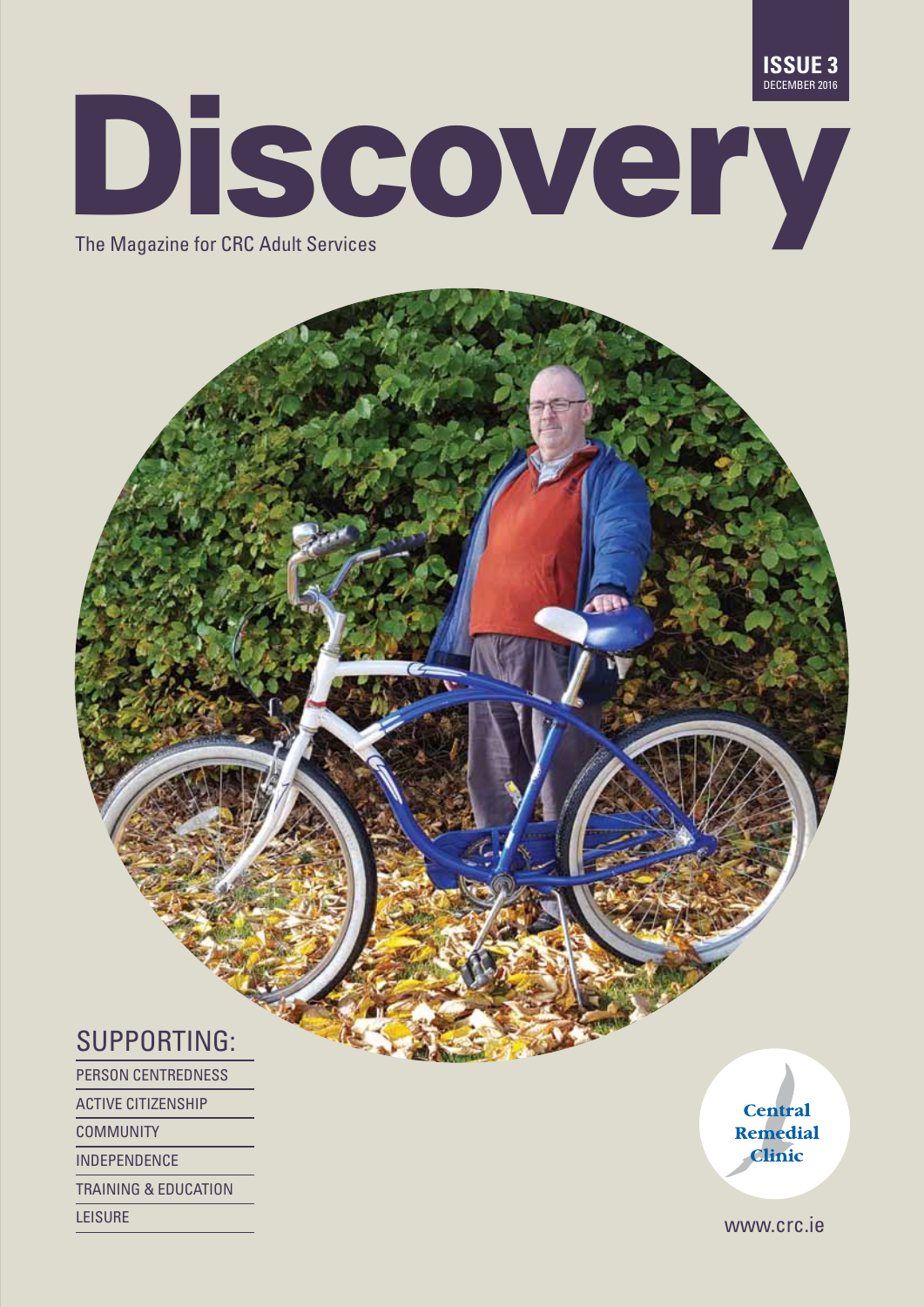

| <b>INTRODUCTION</b>                   |   |
|---------------------------------------|---|
| <b>NEW DIRECTIONS</b>                 | 2 |
| EDUCATION AND EMPLOYEMNT ACHIEVEMENTS | 5 |
| <b>OUR VOLUNTEERS</b>                 |   |
| <b>COMMUNITY</b>                      | 8 |
| <b>LEISURE</b>                        | 9 |

### contents Introduction

Dear Readers

Thank you for taking the time to read our magazine. You may have noticed that the magazine name has changed to Discovery, the Discovery magazine contains stories written in the most part by the adults that attend Adult Services. The magazine shares their stories of discovery; where they find their strengths, talents, realise their potential and work hard at independence.

Our role in Adult Services is to provide a service that positively contributes to the lives of the adults we support. We aim to provide an individualised service with choice, which supports the whole person, while including areas such as health and wellbeing.

As you can see from the varied stories, the CRC Adult Services means different things to different people. For some the CRC is a place to socialise, meet up with friends, a place to belong. For others the CRC is a stepping stone on to further education, such as the National Learning Network, Killester College, Larkin College or Colaiste Ide. The CRC is a support to Adults as they work on their individual life goals, for example travelling independently on public transport, successfully completing a Junior Certificate subject, progressing to Mainstream College, developing new and unique talents and hobbies. The CRC is a support to adults who want to experience different things, to get out and about in their local communities, to interact with new people and learn practical life skills for example, ordering a coffee or lunch and managing their money.

Many of you may be aware that Adult Services have an Adult Services Council, which includes 11 representatives, of adults who attend the service. The Council is growing from strength to strength and they have recently completed their Human Rights training. They have included their newly written mission statement in the magazine, for your information. They meet on a monthly basis to review issues relevant to the adults in the service and we will be hearing more from them over the coming months.

Finally to all CRC staff, the Adult Council and the adults they represent would like to wish you all a very Happy Christmas and thank each and every one of you for your openness and support over the last year.

Happy Christmas to you all.

Alison McCallion *Head of Adult Services*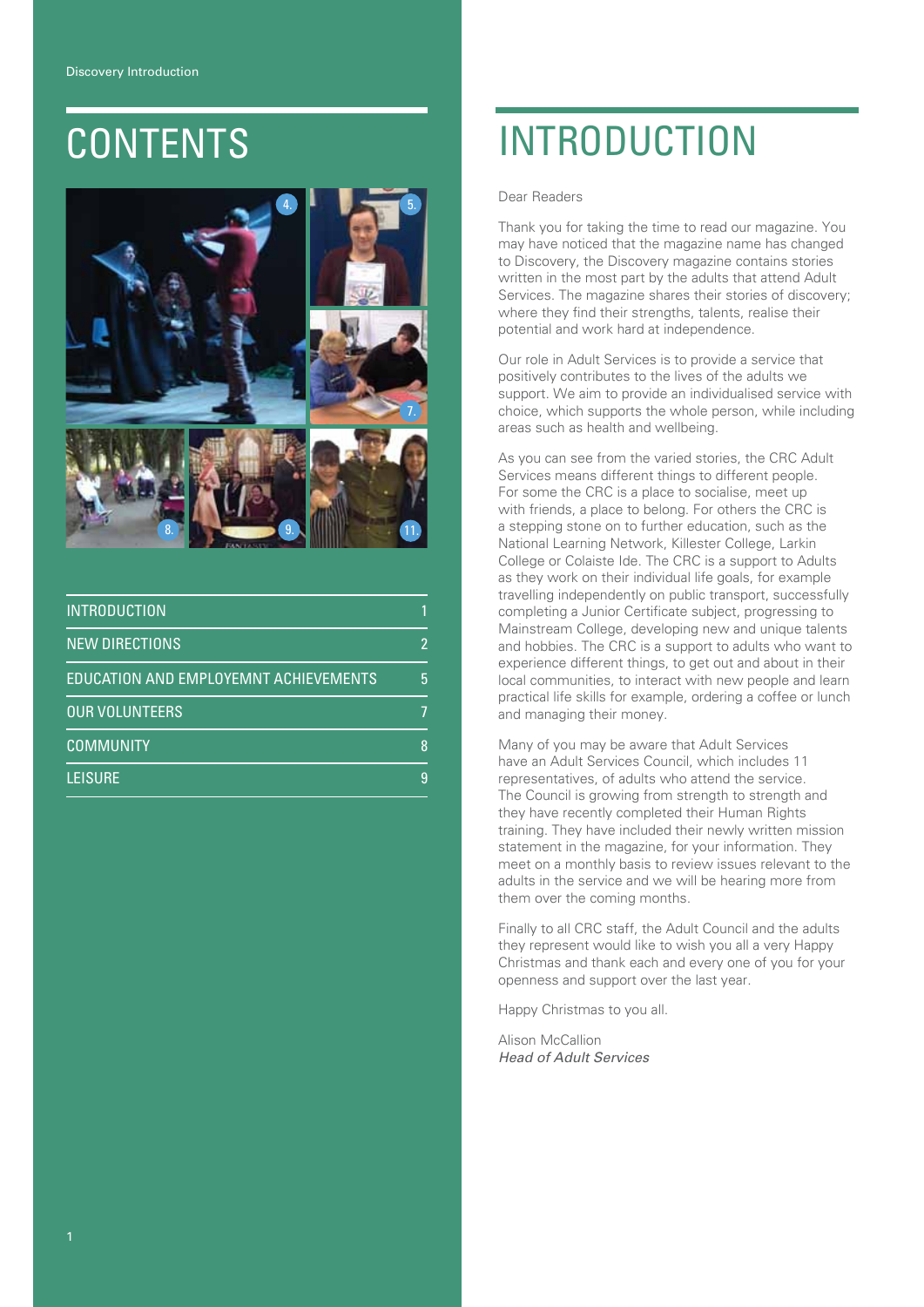### New Directions

### Latest News from the Adult Services Council

The Adult Services Council is working well and currently engaged in training on the United Nations Convention on the Rights of Persons with **Disabilities** 



This is about Human Rights for all. I want to stress that the Adult Services Council is for all and not just for the council members.

### **Our Mission Statement**

WE ARE A GROUP DRIVEN BY TRANSPARENCY TO:

Share information and inform

Represent adults voices and individual issues

Encourage adults to take control of their life choices

Participate and be involved in CRC Adult Services and its future development

Participate constructively as part of the CRC team by engaging, lobbying and exploring new possibilities

Each CRC Adult Service has representatives on the Council and we would love to hear from you.

### Transition Programme - A GLIMPSE INTO THE DAILY ACTIVITIES OF BRONWEN

My name is Bronwen O' Reilly, I have been in the Transition Programme since July 2015.



*(Article written with support from key worker)*

During this time I have been involved in various activities that have helped me become more involved in my local community and the CRC. One of the activities I do is a Drama class on a Tuesday in St Brigids Resource Centre in Killester, I really enjoy these classes as I get to meet a variety of people with a mix of personalities, this class helps to build my confidence as I am always encouraged to have great fun and to show my acting skills.

Another activity I have recently started is swimming classes on a Wednesday in the CRC. I thoroughly enjoy these as it gives me a chance to completely relax in the water and I get to meet other learners from the CRC. This was one of my goals in my PCP and it has been achieved due to the support and commitment of the people around me.

I have recently joined my local library in Raheny. Once a week myself and my Key Worker take a bus to the library where I get to choose a book that I enjoy, it gives me an opportunity to meet different people within my community.

What I enjoy most about my time in the CRC is that I am been involved in my local community and I get a chance to meet different people and experience different things in a supportive environment.

### Firhouse Local Centre – Gladys O'Neill

I became disabled three years ago and my world was becoming completely closed off.



I had very little contact with the outside world and was living in my own little bubble. I had never heard of the CRC in Firhouse and when I was asked, I was not sure but decided to give it a go. I'm so glad I did. The staff are all very kind and caring and the people who attend there were so friendly and welcomed me and made me feel comfortable from the start.

I have been attending twice a week for over a month and so far it has been a very positive experience. I attend Wednesday and Thursdays. I am learning to paint on Wednesday mornings and in the afternoon there is a music session. Thursday is Yoga class and a lovely lady comes in to do your hair if you want.

I think I have found a place where I feel like myself again and I think it is fair to say the CRC is a lifeline that I am so grateful for.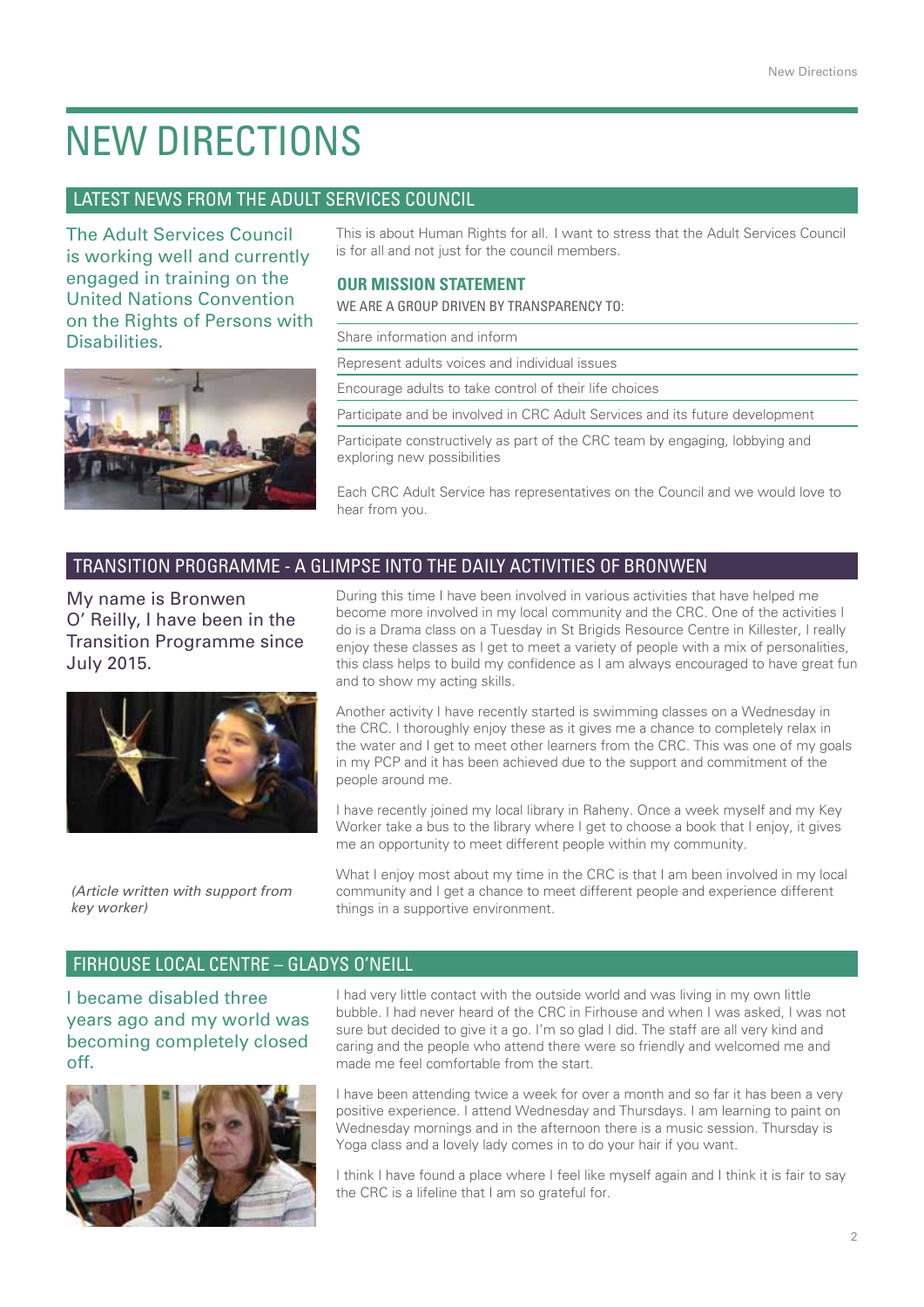### New Directions

### Rehabilitative Training Centre – Relocation of Woodwork Class

R.T.C. Woodwork class relocated to Ardscoil La Salle in Raheny has been a great success, the learners, the support staff and myself as woodwork instructor have all experienced many advantages in this move and we would like to thank you for facilitating this for us. This is a move into the Community away from a segregated setting and the woodwork group are linking into Community based resources in line with "New Directions". LEE FITZSIMMONS - "It is easier to cut

### **Please see some of the advantages outlined below.**

- Excellent classroom environment with plenty of space for learners.
- Excellent tools that are well maintained and easy to use.
- Extremely helpful staff, particularly the Principal and school woodwork teacher.
- The environment facilitates the learners to produce better woodworking projects and collections of works for their QQI Certification.
- Stable woodwork benches and vices for all learners enabling learners to be more accurate and safe.
- The room facilitates wheelchair users very easily and improves their experiences.

All in all we believe the learners are very happy with the move and they have informed me on many occasions of the benefits of the extra space and great woodworking facilities. We have also had many positive interactions with the other C.R.C. group in the building and do not feel isolated in any way.

#### **Comments from the learners and support staff about the move to the new woodworking facilities.**

things; the woodwork desks hold stuff better so we can work on them."

RYAN DALTON - "I was wishing for this, it is easier to clean up here, woodwork needs this room."

CATHAL O MALLEY - "It's good crack here, I don't have to wait for tools, they are all here."

Michael Browne - "I like the atmosphere; I find the facilities here unique."

DEANTE TROY - "I tried woodwork on my trial week, there is more room to move around here, the other room seemed too small."

DAVID GIBLIN - "There is more space to move around, there are more tools, the old room was a bit confined."

Thanking you for your continued support. If you have any questions please contact me.

Patrick (Woodwork Teacher)

### Rehabilitative Training Centre – Visit to Google by Cathal



### Myself and few friends from Rehabilitative Training Unit wanted to visit Google Ireland.

We met Kuba Kocinski in the main reception of Google DOCS building. Kuba introduced us to his colleagues Jean, Sara and Loraine. We all needed to check in and printed out our badges. We took some photos and then we took a lift to the 11th floor which they called "Ocean 11".

I was very excited, we could see all over Dublin from that height, there was a Bus Garage, Shelbourne Park, Aviva

Stadium and the most important for me a train station and all the train tracks. Trains are the love of my life and I was happy to see them from the window.

Then Kuba took us to the 9th floor which they called "9th Cloud" as it is between the clouds. It is their training room. We had a Quiz about Google and I won a notebook and a pen. Then we went for lunch to the Google Canteen. we had to pass through their offices to get to the canteen.

I could stay all day and look at the views of Dublin. It would be nice to have a work experience placement there in the near future.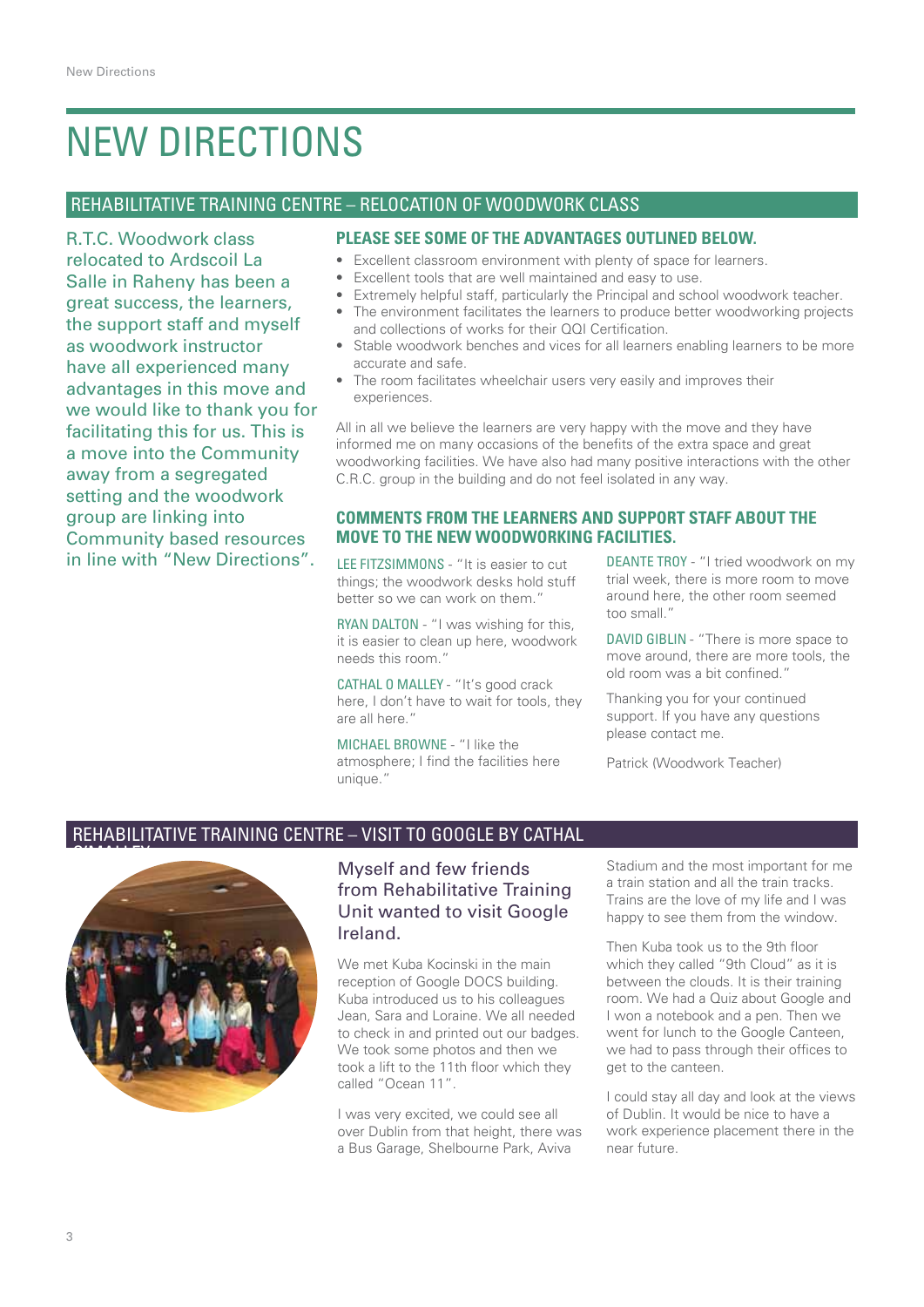### Rehabilitative Training Centre – Drama Group – Sean O'Casey Theatre

### Drama is one of my favourite subjects. We study and practice it every Wednesday in RTC.

In the morning we study in the RTC classrooms. In the afternoons we rehearse in the school gym. Every year we put on a professional standard production in a theatre. We also attend plays and visit places of theatrical interest.

The morning class consists of researching the project we are working on and writing our play. We use the internet to study Drama on You Tube, Wikipedia and many sites dealing with performance and storytelling. We also research lighting and sound design as well as costume. All of this we record in our QQI level 3 logbooks.

Our plays are typically our way of staging famous stories. Most recent productions were Oisin and Dracula which we wrote in everyday language. Our drama teacher showed us plays that RTC did in the last few years for the Trinity College Players Shakespeare Festival. Macbeth, Romeo and Juliet and Hamlet were all told in language everyone can understand.

This term we are studying different

types of theatre from around the world. We will be putting on a play featuring theatre from Europe, The United States, New Zealand, Japan and Hong Kong. Last week we went to the Abbey Theatre's costume warehouse in Finglas to look at costumes from around the world. It was brilliant. The staff were nice and friendly.

The play has got a working title of Around the World and will be staged after Easter in the Sean O'Casey theatre in East Wall.

We've already been on stage in the Sean O'Casey this June when we staged Oisin. It was really exciting and so much fun. It's a 150 seat theatre with a really cool lighting system. We got to dress up and do sword fighting with light-sabers. We were very well prepared so there were very little nerves. The audience were very impressed.

Our rehearsals in the School Gym are great fun and we have lots of space to practice our big set piece scenes. Apart from the light-saber fights we created a forest, a Viking style long boat and we had a big wedding scene at the end. I can't wait to get back on stage.





### Rehabilitative Training Centre – Independent Travel

Kate Coyle joined the RTC in September 2016. Kate lives in Dublin 7 and one of the first things she did when she joined the CRC was Independent Travel Training.

Kate now travels to and from the Centre getting two buses each day. Kate said this was "very nice as I can travel now on my own". Kate said Rodger from Dublin Bus was "very friendly and helped me a lot". Before joining the CRC, Kate got a bus outside her house to her school.

Kate particularly enjoys Drama class and

Food Choice and Health. Kate said "I enjoy cooking as we get to cook new things like pasta and muffins". Kate also said she enjoys wearing the white coat for cookery as it makes the class more fun.

Kate recently visited Malahide Castle which she really enjoyed and had something to eat afterwards in Avoca.

Kate is enjoying her time in RTC and she has met lots of people and made many friends among the other trainees.

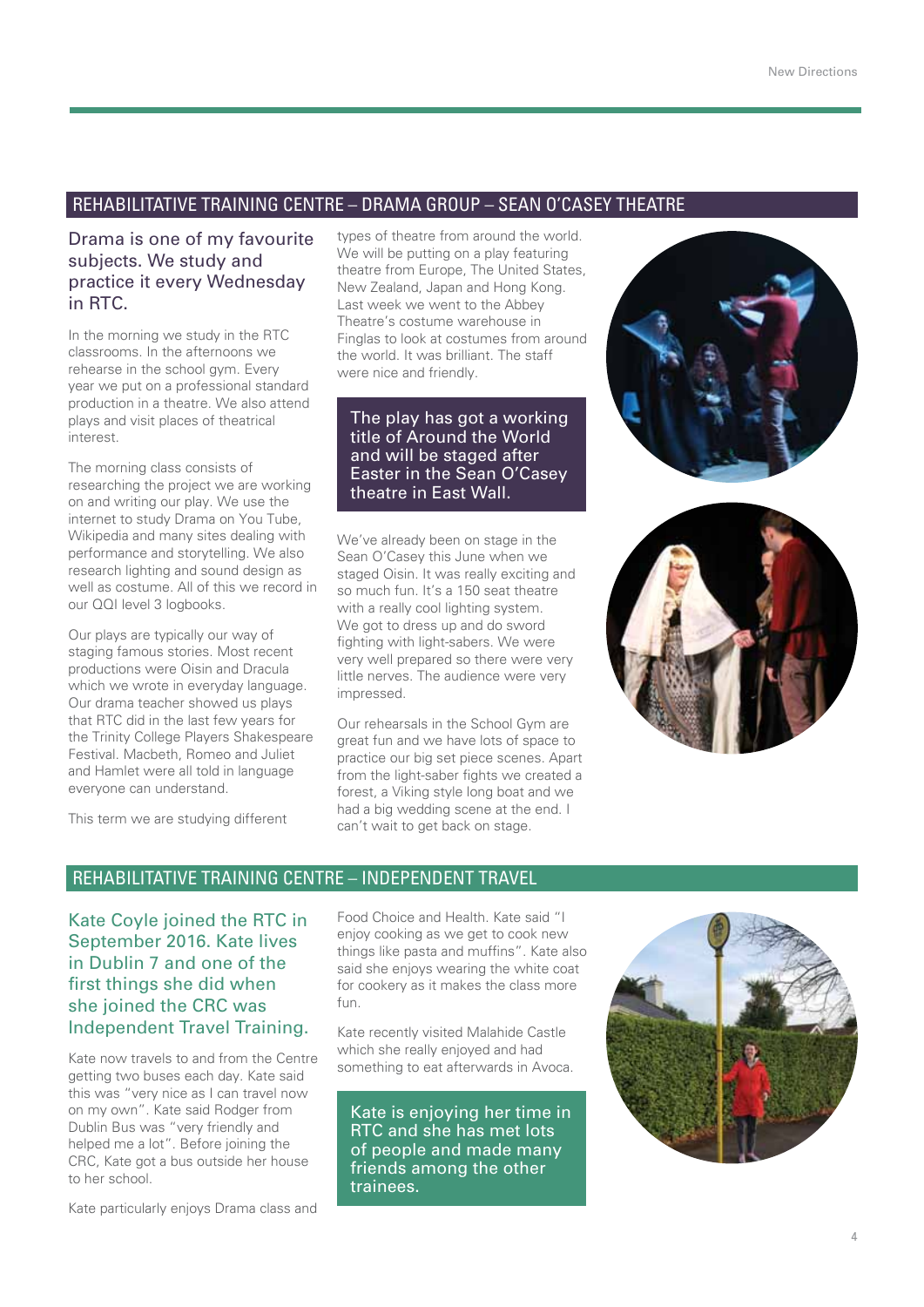### Education & Employment Achievements

### Amanda Farrell – Rehabilitative Training Centre

I was asked by my Key Worker to take part in a study for Person Centred Planning by the National New Directions Implementation Group. I was one of ten people selected from the whole country.



I was interviewed by a lady called Teresa and I felt a little nervous before the interview. The interview lasted two hours and I was asked lots of questions. My keyworker and training manager were also present at the interview.

Teresa asked me questions about my life and experience and I told her I left St. Mary's in Cabra in 2013. This is a school for deaf girls. I then came to the CRC. My dream was to go to college and I achieved this as I'm attending Killester College and studying Business Studies (Level 5).

Teresa asked me questions on supports I receive from Killester College such as interpreter and note taker. I told Teresa I had both of these supports. I told Teresa that I can travel on my own from Killester College to the CRC. I also travel by train from the Naul to the Deaf Village Cabra and do my work

experience every Friday. I love working there and its great experience for my future job.

Teresa also asked me questions about my family such as my mother and auntie. I told Teresa I get lots of support from my family and friends.

Teresa also asked if I had challenges communicating with people. I told Teresa I can communicate with people very well but I need an interpreter in class as sometimes Tutors may speak too fast. I also think people should use short words not long words when communicating with deaf people. Deaf people use sign language when communicating with other deaf people.

My PCP helped me achieve my goals, when I finish College I want to work in a job that involves business and computers.

### Mark Burke – CDETB Progressing to Mainstream Education



It is great to see a Student progress on to a mainstream college in the community with a long standing reputation such as Colaiste Ide

### Mark Burke started his training with the CRC in the Rehabilitative Training Centre, during his time in RTC, Mark achieved a number of QQI Level 2 & 3 Component Awards.

Mark then progressed on the CDETB Employability Skills Programme where he achieved a QQI Level 3 Major Award in Employability Skills. Mark also achieved an extra Component Award in Planting and Potting by Hand while on the CDETB programme.

When Mark started on the CDETB programme he explained he had a keen interest in sports and the gym. His dream job was to become a fitness trainer.

Working on his progression plan Mark had identified that he would like to progress on to a fitness or sports course to help him reach his goal of becoming a fitness trainer. Mark researched a number of courses and finially settled with Cloistie Ide's Level 4 Sports Course. Mark was very excited at the prospect of entering mainstream education and progress on to a course he felt could really make his dream job a reality.

Mark has informed me he is really enjoying his course and making new friends and loves his physical class with his gym teacher. Mark is now doing subjects like Communications, Application of Number, IT Skills, Human Biology, Career Planning, and Health Related Fitness.

It is great to see a student progress on to a mainstream college in the community with a long standing reputation such as Colaiste Ide.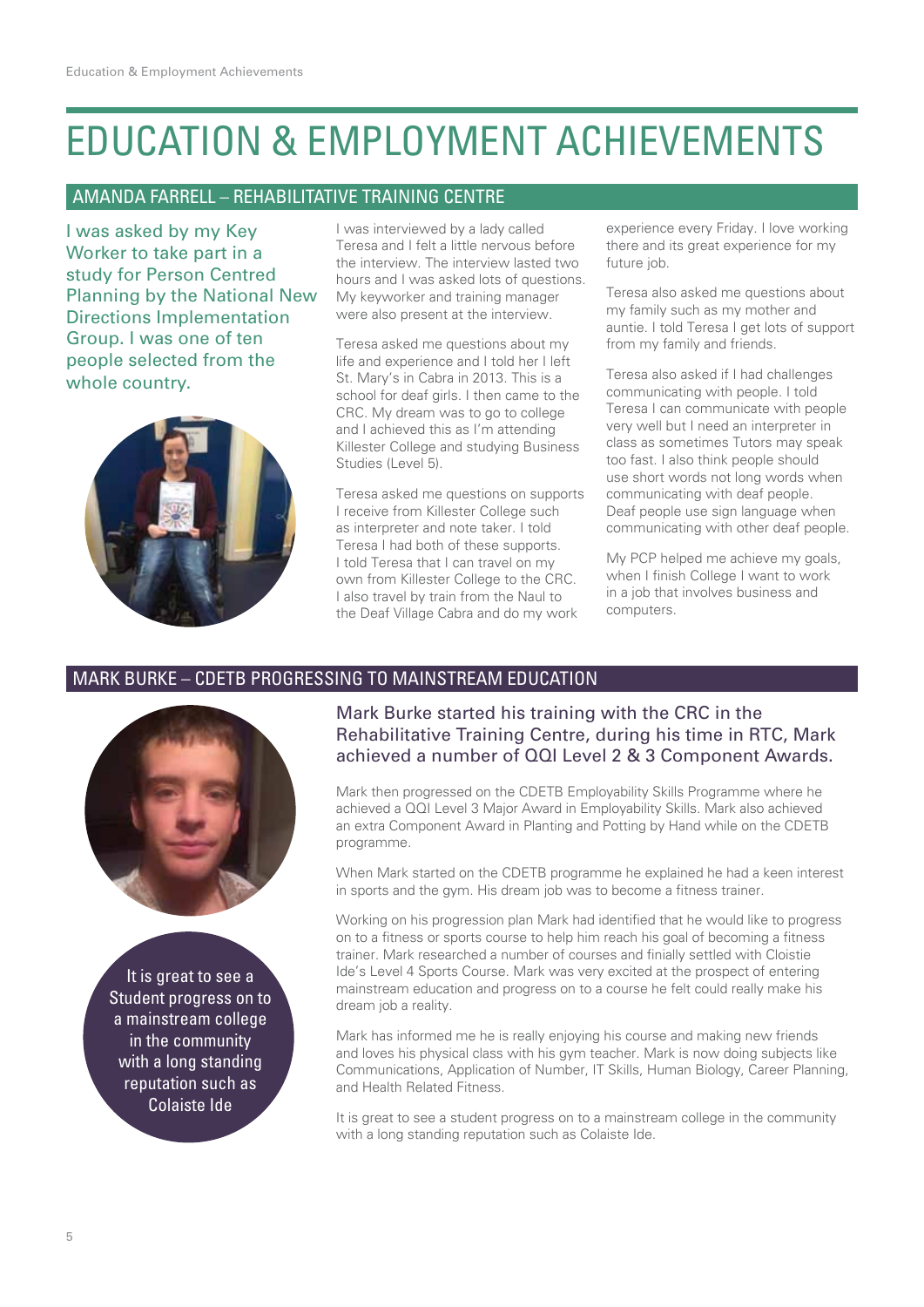### Connie Richardson – Lifestyles Programme

In September 2014 I started studying for my Junior Cert English exam. Before getting to this stage I was supported by my family, keyworker and managers in the Training Centre who also linked me in with a support worker from Spina Bifida Hydrocephalus Ireland.

Studying for my Junior Cert involved media studies, writing stories and learning how to answer questions from a piece of comprehension. We were encouraged to read too, the book I most enjoyed most was "Mr. Whippy" by Cecila Ahern. We also learned about poetry and how the poet can express

their feelings through poems.

The big exam day arrived in June 2016, I was very nervous but answered all the questions as best I could. After the exam I was very tired but very proud of myself for completing the exam, I could relax now until the 2nd week of September when the results were out.

I was nervous again collecting my results and so delighted to achieve a C Grade along with a Certificate. It was great to actually take part in the Junior Cert, I enjoyed the journey and now have another achievement for my CV.



### Wayne Curley – Coolock Local Centre

Wayne Curley recently embarked on an exciting new educational challenge with Dublin City University (DCU). Wayne successfully attained a place on the DCU Professional Development Module: Improvement Services with Cooperative Learning (Level 8 NFQ).

The course involves a cooperative approach with participation from a family member Wayne's sister, a staff member and Wayne. Formal assessment on the module will be through continuous assessment.

The project is about creating meaningful educational opportunities for people with disabilities, carers and service providers. Learning together in a third level setting with assessment that focuses on effecting service change, which is interesting and challenging.

Wayne has chosen to investigate the whole area of transport for his project and how this impacts people with disabilities.

Best of luck to Wayne and his team!



### Ciaran Shiels - CDETB - First Steps Program

I have always loved working with my hands and being outdoors. It's no surprise then that my favourite module, when I was a student on the Employability Skills Programme, was called "Planting & Potting by Hand". With this module, we got to go down to our polly tunnel down in St Annes Park and put the horticulture theory into practise.

I got my work experience placement in Farmleigh House in Phoenix Park for six weeks. I really loved working there and I got to learn loads of new skills whilst working in a supportive team. The walled gardens and the Clock Tower in Farmleigh are just beautiful and well worth a visit if you are ever in the Park.

During my end of course progression

meeting, I was encouraged to apply for the First Steps Program through my local Intreo office. This is a brand new program and it's designed for young people aged between 18 and 24. The CDETB team supported me with the registration and interview steps and thankfully I was successful in getting a gardening/maintenance internship with the National Council for the Blind of Ireland (NCBI).

It's great working here in NCBI. Everyday there are lots of different jobs for me to do, so it is all very exciting. I am hoping that in the future I will be offered an employment contract in NCBI.

By the way I still love working with my hands and being outdoors!

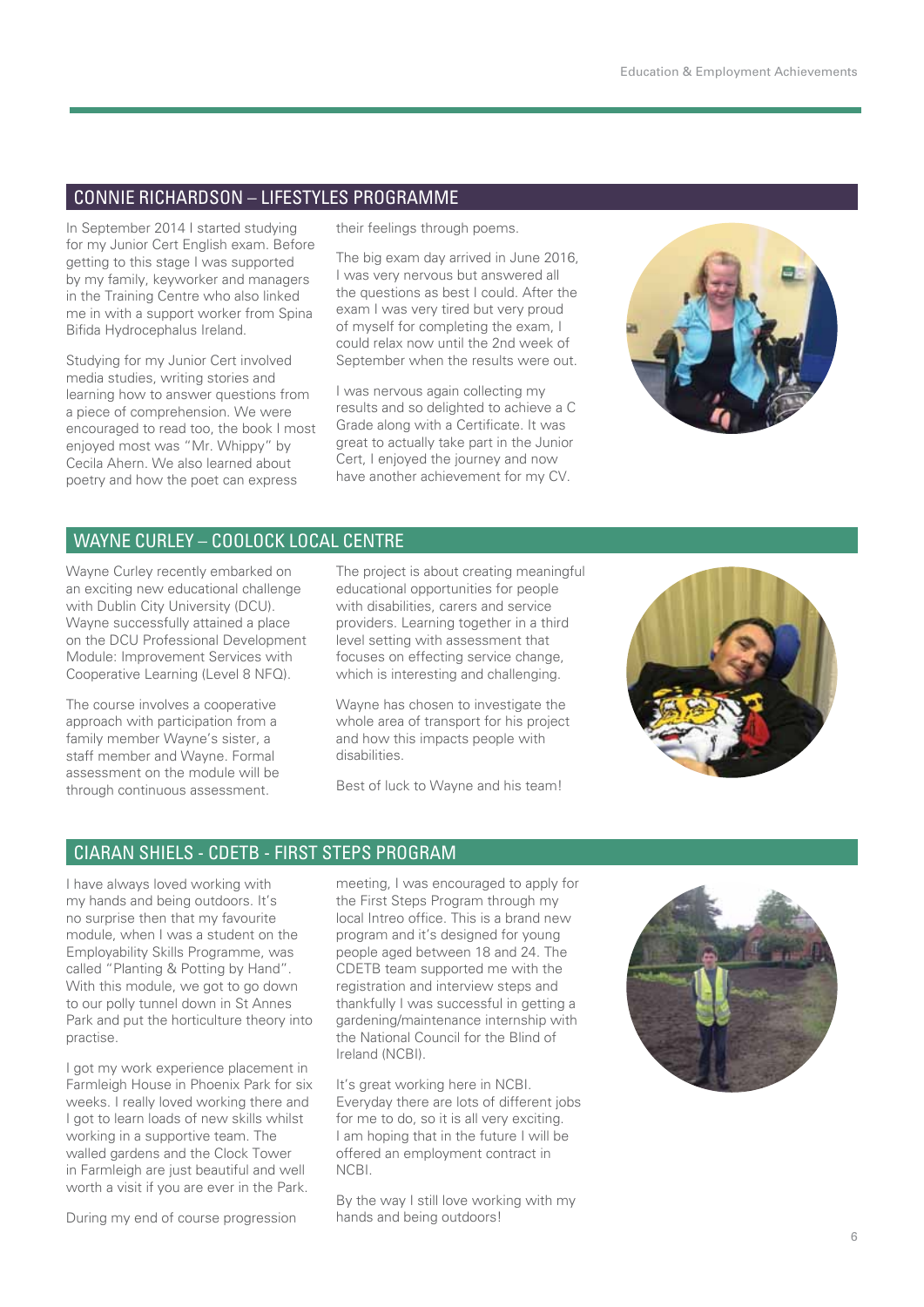### Our Volunteers

### Hazel & Me by Aaron Hennessey



### Hello I am 17 months on the CDETB programme and my main goal is to progress onto further education.

I know that literacy is a barrier to me taking part in further education so I work one to one with our volunteer Hazel, who has been a huge support to me.

Hazel is very helpful, she is a great teacher and very good at her job. Hazel stay's back with me after classes are finished to help me understand what I learned in class, she will sit with me and go over what we learned until I understand. This helps me with my course work and improves my reading and writing.

Hazel is a very kind and nice person as she gives up her own time to help me. I was very worried about my work and getting my modules completed but Hazel has helped me "big time".

#### I now feel that with the help Hazel has given me I will reach my goals and this has improved my confidence.

Hazel had been shortlisted to the final three in the Volunteer of the Year Awards, in the Health and Disability category. She has been invited to the Volunteer of the Year Gala in City Hall where she will receive a certificate on the night and we hope she wins the award as she's been a great help to me and the other trainees on our programme.

#### Liam & Me by Stephen Glynn



### My name is Stephen Glynn, I attend the Lifeskills Programme in the CRC three days a week.

Each morning I meet with Liam, Liam is a volunteer on our progamme and helps me with my Numeracy and Literacy skills. Liam worked in the CRC for 36 years and he's been a volunteer for 11 years. He also helps four other people

on the programme with their Numeracy & Literacy. Liam's support helps me achieve my goals and has given me more confidence with my reading and writing.

Liam says that helping us is very satisfying as it keeps his mind active. We are grateful to Liam as he is very kind, patient and we really enjoy working one to one with him.

### Lifeskills & Lifestyles – Knitting & Stitching Group



### Every Wednesday Mary volunteers as a knitting & stitching teacher in our training centre.

Mary has many years of experience and is a great help and support to us with our knitting & stitching crafts.

Since Mary started volunteering over a year ago our group have completed many individual projects. Some examples are phone wallets, knitting bags, scarfs, hats, table mats and knitted patchwork blankets. One

member of our group works on the sewing machine and alters her own clothes so they fit better.

As a group we are delighted that Mary chose to volunteer with us, she understands all our individual needs and finds different techniques and ways for us to complete our crafts. We really enjoy our Wednesday group and are so proud of the crafts we've produced and would like to thank Mary for all the effort and support she puts into the group.

Wednesday Knitting & Stitching Group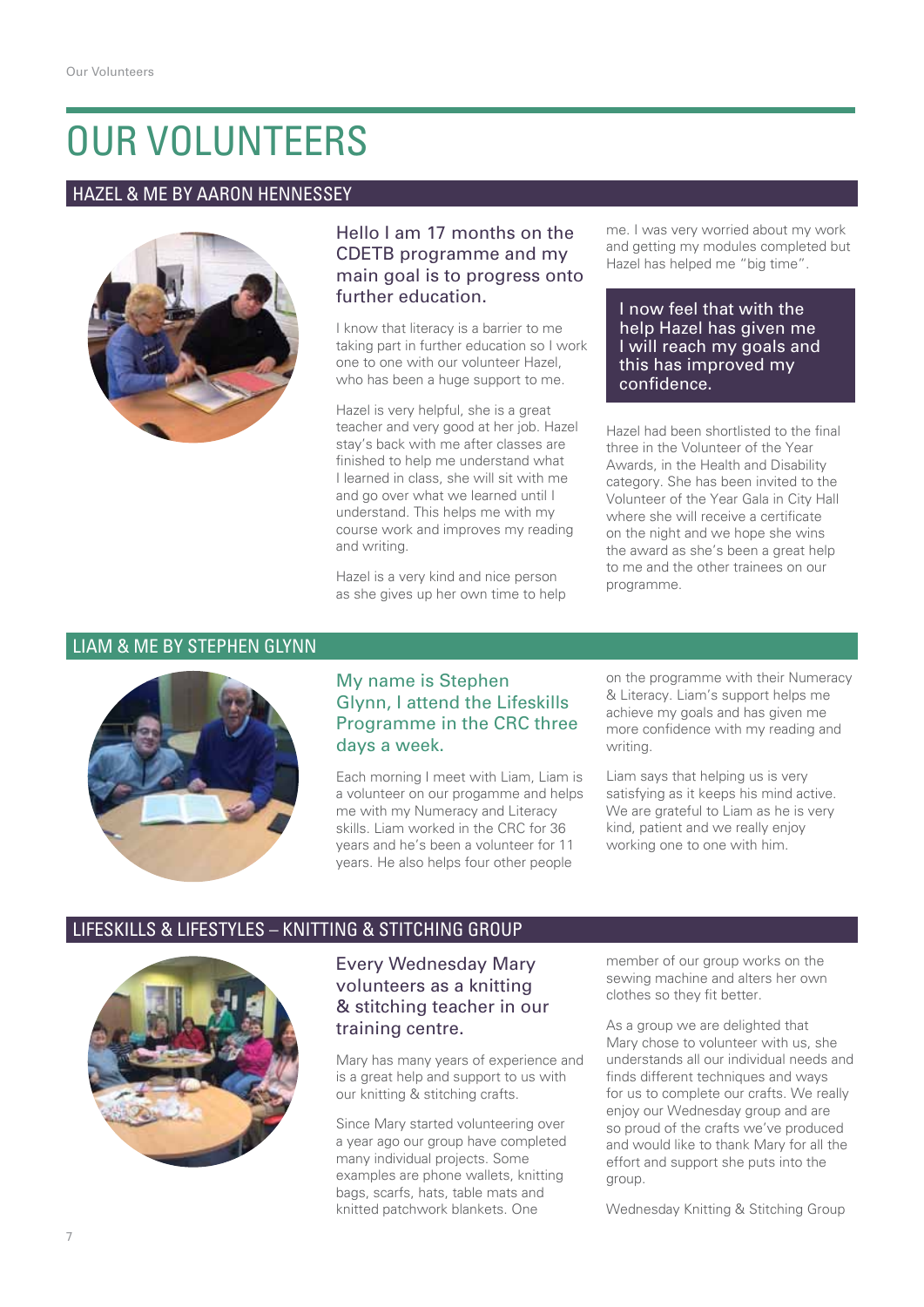### **COMMUNITY**

### Clontarf Local Centre: Thursday Community Group



For the last number of months, we, the community group, have been out and about, locally and a little further afield every week.

We started off going to St.Anne's Park for a walk for an hour however, we now go to various places each week. Sometimes we use C.R.C. transport, other times we make our own way if transport is not available. We don't

always stay together as a group, sometimes we go off and do and see what we want to do as individuals.

We have gone for a coffee in our local coffee shop, we have gone bowling, browsed around shopping centres, a Jobs Fare, and into the city centre on the dart and bus.

What we enjoy most about the outings is being out in the fresh air, meeting and chatting with people, going to different

places, and then planning where we want to go next. We've all done new things and we've also been able to practice skills such as our mobility outside or ordering in a café which has increased our confidence.

Some of the challenges we have encountered so far have been time limitations, lack of transport availability and the inaccessibility of certain places. We look forward to new experiences and further opportunities to go out.

### Lifeskills Programme – Summer Project

Over Summer I was working at the summer project in CRC. I was working for two weeks.

Over Summer I was working at the summer project in CRC. I was working for two weeks. I was helping the young adults and children. We did t-shirt making, gardening, bowling, board games, we went to the farm and had a disco on the last day. I supervised them doing activities and helping them to do their work.

I really enjoyed my time working on the summer project, it was a great few weeks. I liked working with the other volunteers, we all got on well together. I hope to help out again next year.

Dean Coleman

### Lifeskills Programme – Community Participation



I am on the Lifeskills programme in the CRC. During the week some of the things I do are karate, job preparation, and literacy.

We do things in the community too. On Mondays we go to Line Dancing in Baldoyle Community Centre. We get the 29A and a group gets off to go to play badminton in the Baldoyle Badminton Centre and we go to the last stop. It's great fun and good exercise and the other people are nice.

On Friday I go swimming in Ballymun pool. I like swimming, its good for you. The pool is good because it is big and I can practice for my club. People like it because there are slides and aqua aerobics too. I like these classes.

Joy Boland.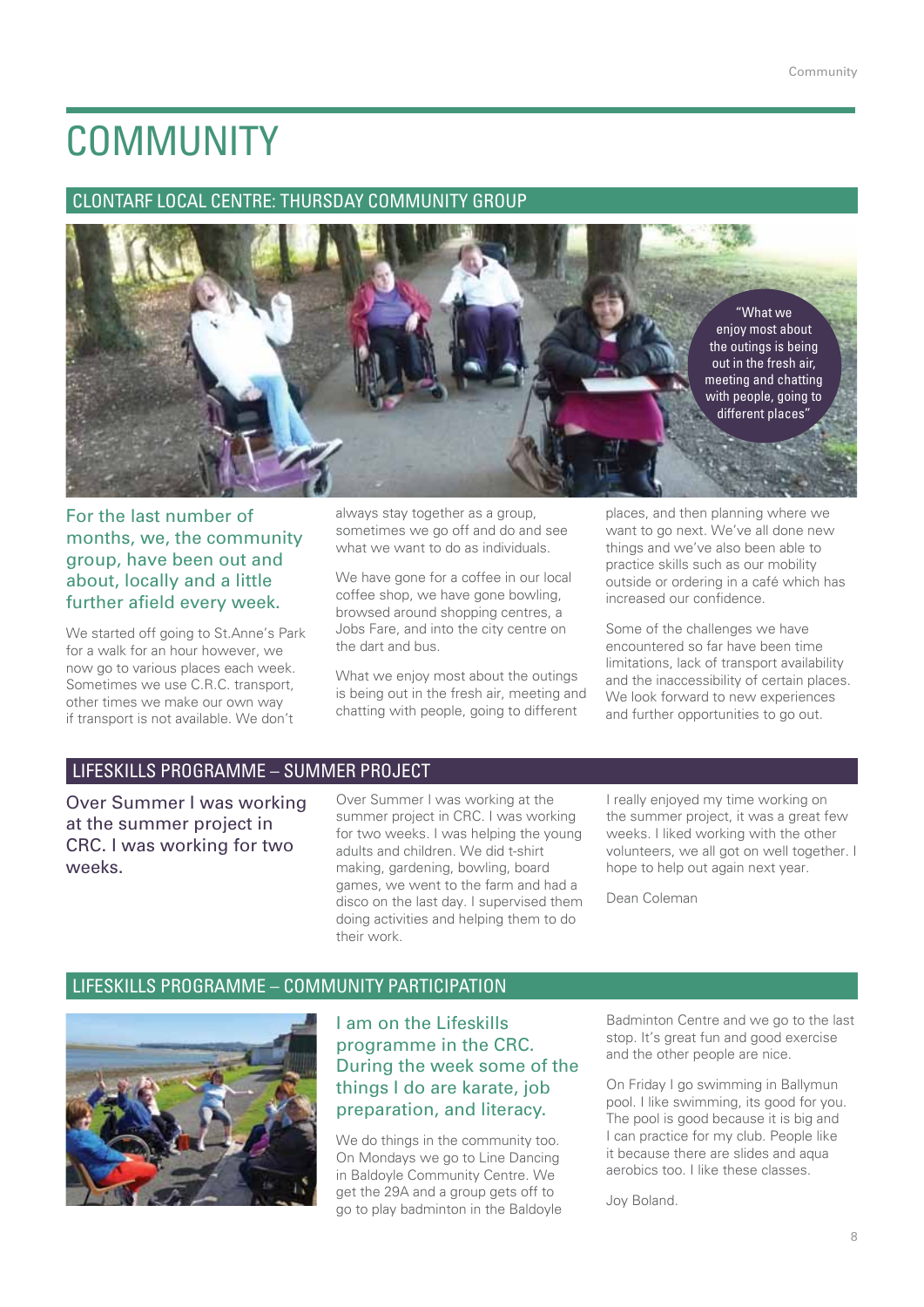### **LEISURE**

### Lifeskills Programme – W5 Museum Visit – Darren McCarty

I went with the Lifeskills Programme on a trip to Belfast. We met in Connolly Station and got the train to Belfast.

When we got there the manager of the Belfast station was waiting to meet us. That was nice. We visited the W5 museum. The W5 Museum is a science and discovery museum. It explores the who, what, where, why and when.

There was a man that showed us some experiments with chemicals from the house. Some of his experiments were a tiny bit dangerous and made bottle tops explode up with lots of bubbles.

We went and did the hot air balloon game. The game had 3 big balloons. The object of the game was to get your balloon off the ground first. The balloons filled up by remote control. It was excellent.

There was also a robot that

impersonated voices of any actor or actress. We could control everything like its colour and voice. We saw outstanding exhibitions and experiments. We saw unusual things like a globe that floats on water. It was made of heavy stone and we could move it because it was in the water. There was a big climbing maze which some people went up. They said it was good and they really enjoyed it.

It was a fantastic day all round. If I got another chance I would go again.

### CDETB – Film Premier – Shauna O'Connor & Eoin Delaney

On Tuesday 15th November, myself and Eoin Delaney went to the premiere of the new Harry Potter spin-off movie Fantastic Beasts and Where to Find Them.

Written and produced by J.K. Rowling and directed by David Yates. It follows a soon-to-be-famed Magizoologist Newt Scamander as he travels to New York for a brief stopover with only a single suitcase. We would truly recommend this film to every fan of the Harry Potter series.



### Lifestyles Programme – Trip to Belfast – Noel Vickers



We went on a trip to Belfast on the 4th 0ct, with a group from the CRC. When we arrived in Belfast we all went off in different directions. Some of us went to see the Titanic Exhibition, some went sightseeing and others went to Victoria Square Shopping.

Belfast is one of my favourite places to visit, sometimes I go by myself but I like going with the CRC as we can spend time together as a group. We had a lovely lunch in a restaurant in the town

centre, when we were fed and watered we wandered around the city browsing in the shops. We then took a boat trip up the river Lagan, which was very interesting.

It's great to be able to get out and about with my friends from the deaf group. I found the people of Belfast to be very happy and helpful towards us.

I really enjoyed the shopping the best, Belfast is a beautiful city and I look forward to returning soon.

### Clontarf Local Centre – Creative Writing Group



The creative writing group in Clontarf Local Centre, works under the pen name Fís An Scríbhneora and have recently published their new book An Scéal, titled Redrum.

The book consists of Redrum and Frankenlee which are fictional stories written by the group with the assistance of CDETB teacher Aiden O'Reilly and Clontarf Local Centre staff. The book also documents Fís An Scríbhneora's personal experiences in relation to

travelling, accessibility and hygiene.

The launch of An Scéal which took place in the Central Remedial Clinic on Thursday 27th of October, was a massive success. Sales have continued at pace since its launch, with the group expecting An Scéal to sell out within the coming days. An Scéal (Redrum) is Fís An Scríbhneora's third book to date, with the group aiming to build on their success in the coming years.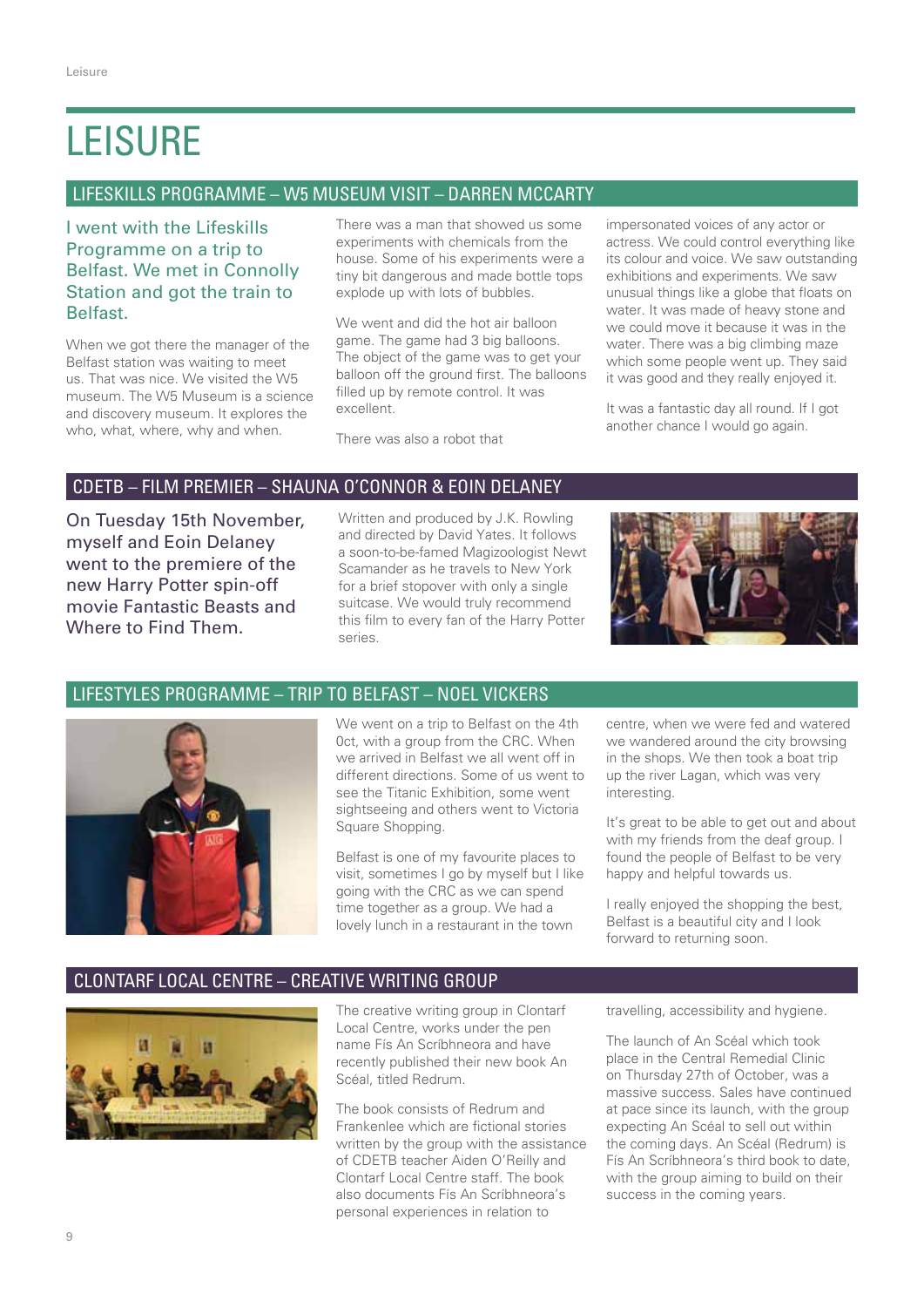### Lifestyles Programme – Colm O'Brien



### My Hobby is collecting bikes, I have twelves bikes but my favourite one is called a Schwinn Cruiser.

It is 10 years old now and is a very popular bike, particularly in the USA as they do not make these bikes anymore. The bike has no gears, the back brake is in the hub on the wheel and when you want to stop you push the pedal backwards and the bike will stop. I

bought the bike in a Dublin bike shop where I saw it hidden away behind other bikes, I was delighted to find it and knew I had to have it to add to my collection.

I enjoy maintaining bikes and if anyone has any maintenance issues with bikes, get in touch as I'm willing to help.

### Hartstown Local Centre – 1916 Rising Celebration

In Hartstown Local Centre we decided to celebrate the 100th anniversary of the 1916 rising with an Open Day.

It was decided to hold an Open Day on the 27th of April which was a 100 years to the day when the Easter Rising took place. Unlike the rebels on the day we managed to command the building for the whole day.

In preparation for the Open Day, we held history classes in the centre and a number of the members researched different topics in relation to 1916. One of the members attended an 8 week course in the Draiocht Centre, Blanchardstown on Art Imagery and Culture of 1916. We also organised a number of visits to historical places associated with 1916.

We wanted to invite as many people as

we could to the celebration, so invites were sent out to all friends, family, community members, board members, CRC centres and staff.

On the day we had display stands which exhibited information on different aspects of the Rising. Pictures drawn by our Art groups were displayed which included portraits of the seven men that signed the proclamation.

The day was a great success, it commenced with a reading of "Phoblacht na hEireann" in gaeilge and then we had a slide show on our main topic, "Seven Men and Seven Women of the 1916 Rising". 1916 uniforms were also worn by a male and female members.

After the show people were free to ramble around and look at the display stands. Bookmarkers were handed out and there was a free newspaper for



everyone to take away.

This was followed by a delicious lunch and cake which was specially design for the day. The day ended with music by "The Dublin Twangmen" Christy Davey and Ciaran Kelly, they put a perfect ending to the day as the songs they played coincide with the events of the Rising.

#### Firhouse Local Centre – Art Therapy – Terry Carlyle

Firhouse Local Centre is a great supporter of artistic endeavour, and in this resulted in a success story for Terry Carlyle.

Terry was a keen cyclist for many years before he suffered a stroke which ended his outdoor lifestyle. As a result of the stroke, he finds it hard to concentrate for long periods which makes it difficult for him to participate in activities. However, as a part of the art therapy classes in Firhouse, he was persuaded to try painting. In Terry's family, there are several talented artists including his wife, so with support from his family and the artistic staff in the centre Terry tried painting. At first he had to master painting with one good hand and his first efforts were basic exercises, he then progressed on to more difficult subjects. Terry is very

proud of his work and the effect of this success didn't end with a feeling of achievement. For the first time, he began to join in group activities in the centre, he attends yoga classes and has greater interaction with both staff and the adults who attend the centre. He still finds it hard to concentrate, but has become more involved in the life of the centre and his artistic abilities keep on improving.